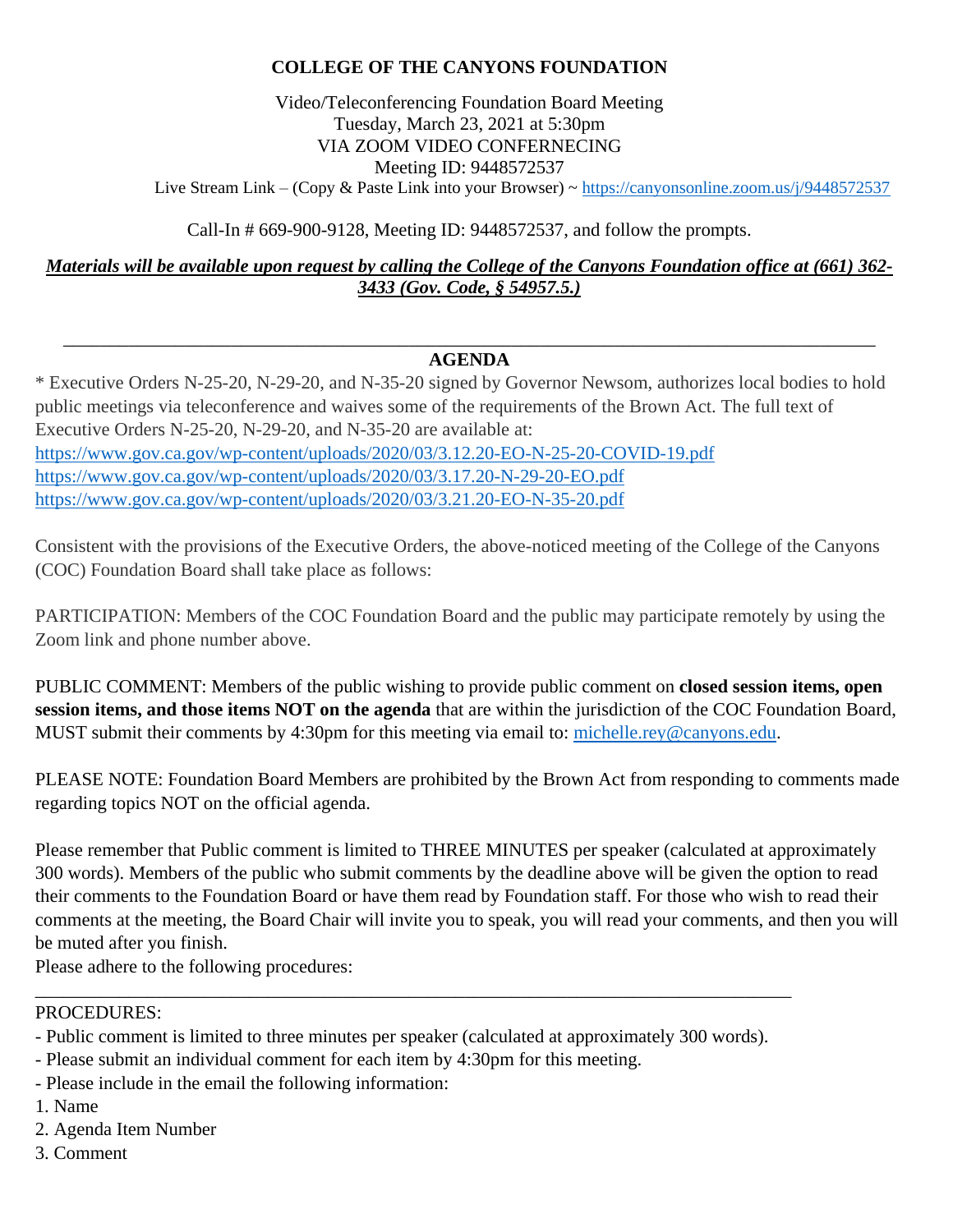4. Your preference to either read your submitted comments or have a foundation staff member read it to the Board.

Please note the following:

\* Submissions of public comments will be considered a public record under the Public Records Act and are therefore subject to public disclosure.

\_\_\_\_\_\_\_\_\_\_\_\_\_\_\_\_\_\_\_\_\_\_\_\_\_\_\_\_\_\_\_\_\_\_\_\_\_\_\_\_\_\_\_\_\_\_\_\_\_\_\_\_\_\_\_\_\_\_\_\_\_\_\_\_\_\_\_\_\_\_\_\_\_\_\_\_\_\_\_\_\_

#### DISABILITY ACCOMMODATIONS

For any accommodations, please contact Michelle Rey at (661) 362-3433 or via email at [michelle.rey@canyons.edu](mailto:michelle.rey@canyons.edu)

| I.   | <b>CALL TO ORDER/ESTABLISHMENT OF A QUORUM</b>                                 | <b>Jill Mellady</b>                         |
|------|--------------------------------------------------------------------------------|---------------------------------------------|
| II.  | <b>PUBLIC COMMENT</b><br>Comments by Members of the Audience NOT on the agenda | <b>Jill Mellady</b>                         |
| Ш.   | <b>APPROVAL OF THE AGENDA AND MINUTES</b><br>Board Minutes 1/26/21             |                                             |
|      |                                                                                | <b>Jill Mellady</b>                         |
| IV.  | <b>APPROVAL</b>                                                                |                                             |
|      | A. Financial Report through January 31, 2021                                   | <b>Jeff Thomas</b>                          |
|      | B. Board Resignation - Heather Duncan                                          | <b>Jill Mellady</b>                         |
| V.   | <b>WHAT YOU NEED TO KNOW</b>                                                   |                                             |
|      | Chancellor's Report<br>A.                                                      | <b>Dianne Van Hook</b>                      |
|      | <b>Foundation Staffing Updates</b><br><b>B.</b>                                | <b>Michelle Rey</b>                         |
|      | <b>Fundraising Report</b><br>C.                                                | <b>Michelle Rey</b>                         |
| VI.  | <b>Strategic Plan Breakout Session</b>                                         | <b>Michelle Rey</b>                         |
| VII. | <b>Committee Reports</b>                                                       |                                             |
|      | A. Strategic Plan Update                                                       | <b>Fred Arnold</b>                          |
|      | B. Chancellor's Circle Update                                                  | <b>Jill Mellady</b>                         |
|      | C. Patrons of the Arts Update                                                  | <b>Doreen Shine</b>                         |
|      | D. Silver Spur Update                                                          | <b>Amanda Benson-Tilch and Ed Masterson</b> |
|      | E. Alumni                                                                      | <b>Sharlene Duzick</b>                      |
|      | F. Golf                                                                        | T. Meyer                                    |
|      | G. Board Development                                                           | Amanda Benson-Tilch/Charlotte Kleeman       |
|      | VIII. REVIEW OF MATERIALS APPROVED BY EXECUTIVE COMMITTEE SINCE 1/26/21        |                                             |
|      | <b>BOARD MEETING</b>                                                           |                                             |
|      | A. PSA                                                                         | <b>Michelle Rey</b>                         |
|      | <b>Kevin Anthony</b><br>O                                                      |                                             |

- o Michael McCaffrey
- o Miriam Golbert
- - o Lacey Keys Law
	- o Mark Young Services

#### **IX. PUBLIC COMMENT**

Comments by Members of the Public on items on the Agenda and NOT on the Agenda

B. Legal **Jill Mellady**